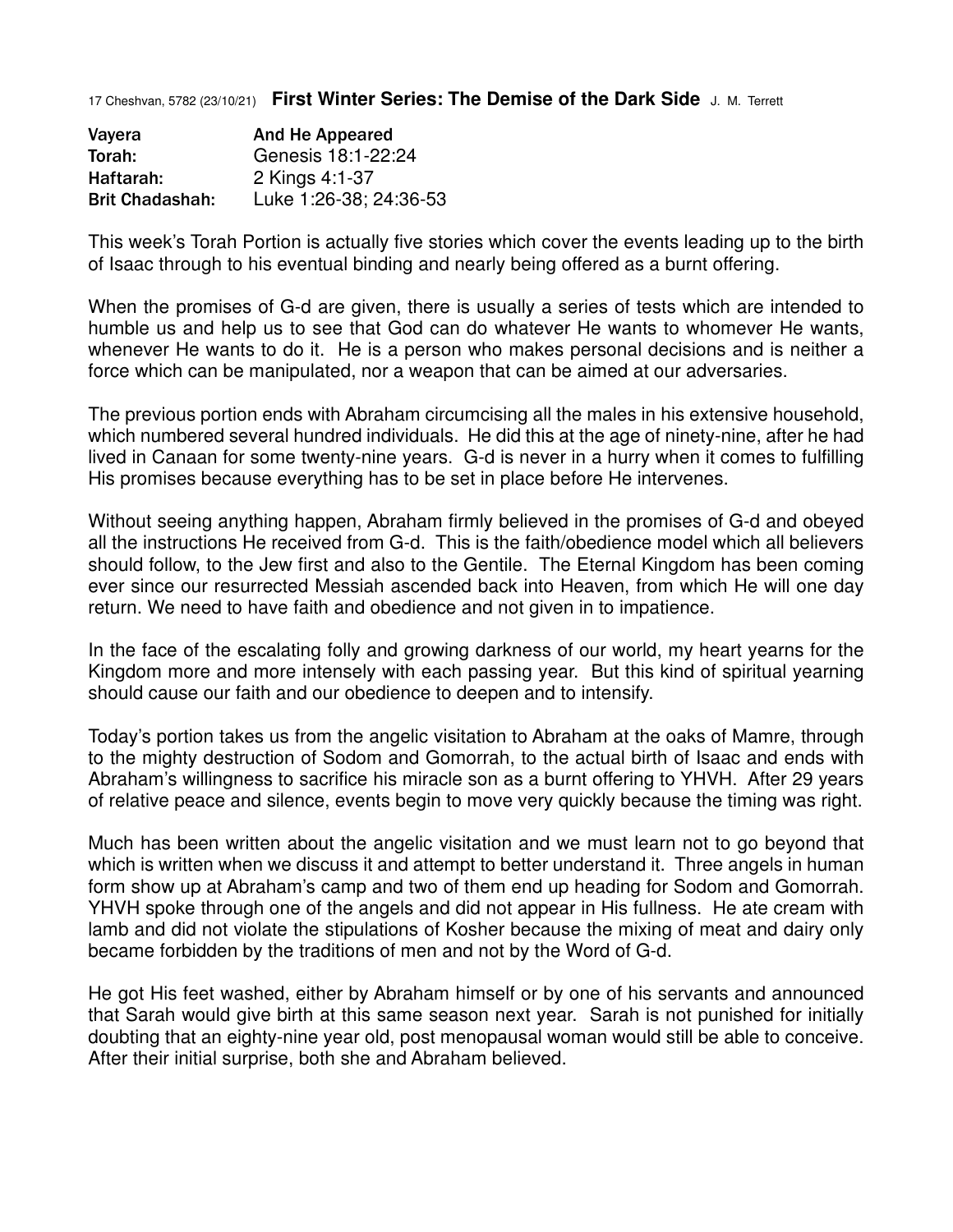The prophetic mission of the seed of Abraham is outlined. It is to become a great nation that teaches all nations the path of righteousness in following the ways of YHVH. This is the means whereby all nations can be blessed and all of the promises could be fulfilled.

What follows is an intercession by Abraham for the wicked people of Sodom and Gomorrah. It is also a clear statement of how extensive the sinful darkness in these two cities had become. There were not even ten righteous people in both communities.

In Noah's day, eight were spared when they boarded the ark. In Lot's case the angels tried to rescue six people, but only three complied with the angelic instructions. After the arrival of the two angels, the male inhabitants of Sodom were blinded after an unsuccessful attempt at a homosexual gang rape. Then Lot was told to pack up and get out of town. His sons-in-law refused to come and I wonder if they had not been part of the attempted gang banging.

After leaving with her husband, Lot's wife turned back and perished in the general destruction of the valley. She was likely a citizen of the twin cities and was terrified about leaving.

There is a time lapse after the cities are destroyed and Lot's daughters raise the sons they conceived through incest with their father. No detail is given about the circumstances surrounding this sexual immorality and after this incident there is no further mention of Lot. His seed was still blessed and eventually formed two new nations from the various fragments of former people groups who had been defeated and were scattered among the Canaanites.

We need to resist the temptation of adding detail where none is given, because a summary account does not have to have extensive details, in order to be inspired. The Bible is full of selective accounts which are given so that we can follow the redemptive purposes of G-d as He continues to impact human history.

In the portion, a famine occurs and Abraham takes refuge among the early, Semitic Philistines, and even when he again tries to pass his wife off as his sister, the blessing of G-d follows him and causes him to get even richer and richer.

The birth of Isaac is recorded in chapter twenty-one and we learn that he is the first Jewish baby to be circumcised on the eighth day. The promises made to Abraham were to be fulfilled through Sarah's son and she becomes concerned when she saw Ishmael laughing at and mocking the baby Isaac.

Hagar and her son are sent away, and after getting lost in the wilderness, the provision and protection of G-d also follows Abraham's first son. He dwells in the wilderness as a hunter and Hagar obtains an Egyptian wife for her son.

As this is happening, the Philistine King concludes a treaty of peace with Abraham and the place where this occurs is called Beer-scheba or the well of the oath.

Chapter twenty-two deals with one of the most troubling events in the life of Abraham. His son is growing into a man and Abraham is instructed to take him and offer him up as a burnt offering to YHVH. They take off and are eventually guided to Mount Zion. There, Isaac is bound and is about to be killed before his body is offered up as a burnt offering. There is no record that Isaac put up any resistance to what his father was doing.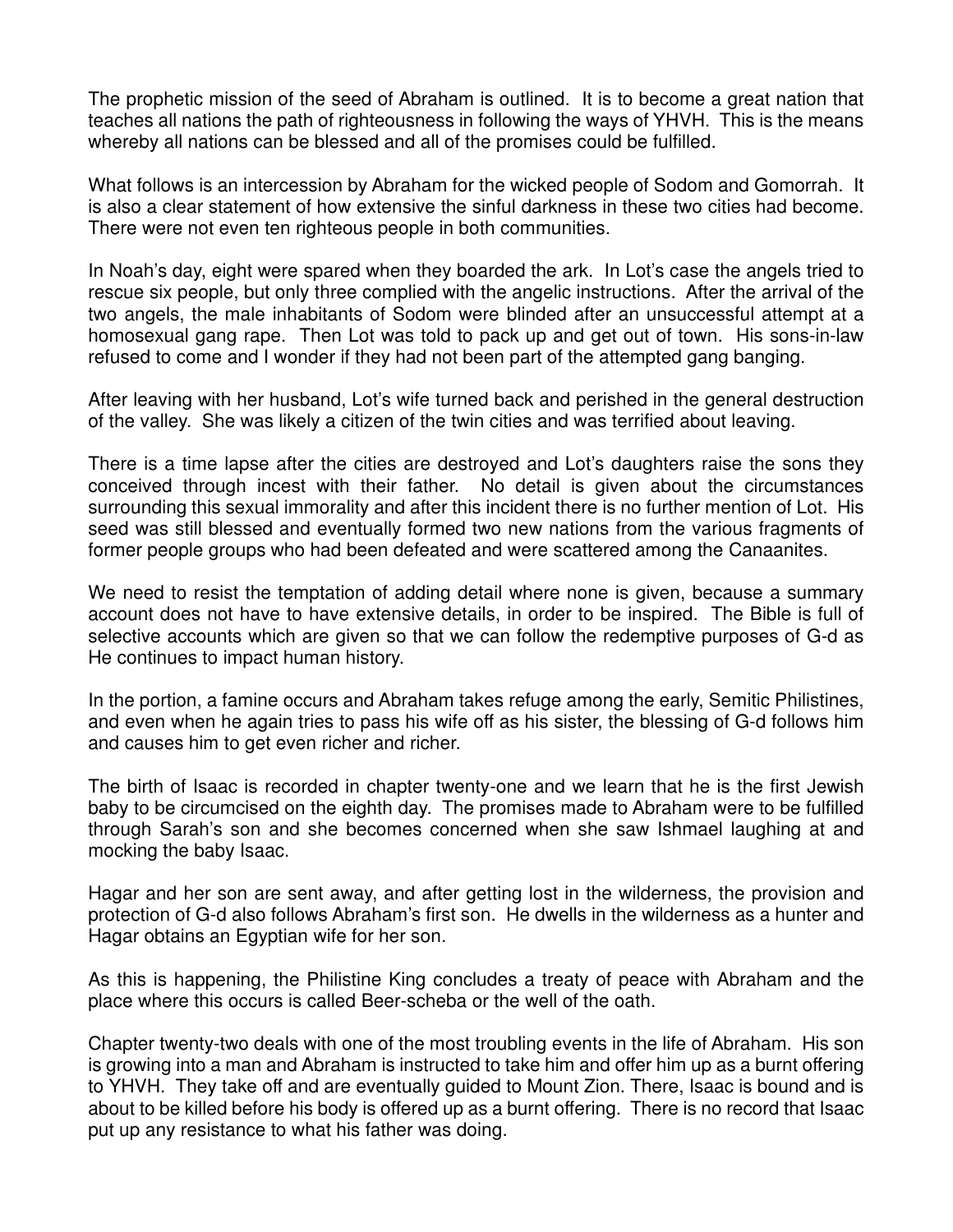Just before Abraham is about to plunge his knife into his son, an angel tells him to stop. It is the voice of YHVH and Abraham is told that by not refusing his son, Abraham has passed another test. By this strange devotional act of obedience, Isaac is confirmed as the heir whose descendants will become as numerous as the stars above and as numerous as the grains of sand on the shores of the sea.

Human sacrifice was not uncommon among the Canaanites and Abraham was fully prepared to follow through with this act of obedience. A lot of theological speculation swirls around this final test of Abraham's faith. It did not waiver and being prepared to do whatever G-d tells us to do, is a sign of complete obedience and complete confidence that all believers should emulate, to the Jew first and also to the Gentile.

The portion ends with an update on Nachors' family and it is the first time we are introduced to Rebekah. We see that Abraham was patient when it came to watching the promises of G-d begin to be fulfilled. During the long period of waiting, his obedience did not waiver because it was based on faith in YHVH and not on the promises being fulfilled.

It took thirty years for the promised heir to appear and over time, it may have looked more and more like an heir was no longer possible. With the great joy of the heir of promise, Abraham settled down to enjoy great wealth and a series of years where peace reigned. It was another thirty-seven years before Sarah died and the next stage of the story could begin.

## **Sermon: Ephesians 2:1-10: the Demise of the Dark Side**

Paul begins this section by describing the wilful, total depravity which mankind has sunk into. He says first that we are spiritually dead because of our offences and our sins. It is a spiritual death, devoid of any light and filled with the darkness of sin and death. He says that we have all passed the point of no return and are firmly entrenched in the darkness which was inspired by the prince of the power of air and which is also active in the sons of rebellion.

He is making a powerful global statement about the pitiful spiritual condition of mankind. It is not portrayed as a condition which we were born into, as if we had no choice in the matter. He is describing the wilful rebellion which once completely covered the world in darkness just before the days of the flood. Even though we should have known better, and have always been repeatedly warned, too often we have joined with the sons of rebellion whose lives are driven by the lusts of the flesh. In so doing, we have become children of wrath by nature, both by the actions of our flesh and the darkness of our thoughts. We have willingly and intentionally become children of wrath.

Paul is making a general statement about the global condition of mankind which has completely fallen under the power of the dark side. This is not to say that human goodness and kindness have been fully extinguished, but they are no longer that which drives or motivates the average person.

It is strange that so much evil and injustice blanket the affairs of mankind, despite both the Law of G-d which is written on our hearts and the incessant calling of G-d's Spirit which will not be ignored. You see, it is very hard work to become so evil, but even so, there are few who are willing to resist this rising tide of evil. And come to faith in YHVH.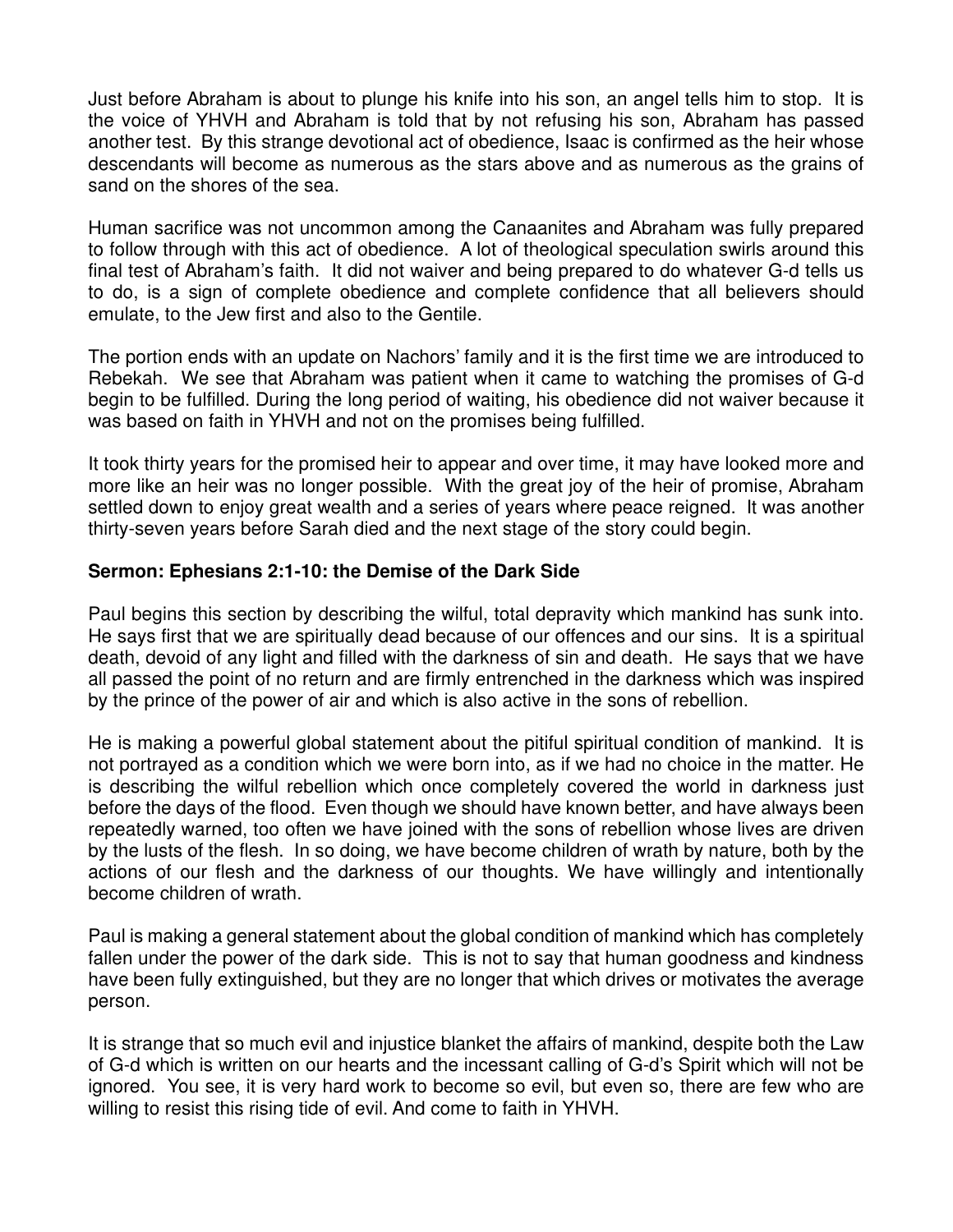The age old theological question rises up to ask whether we were born sinful by nature, or become sinful by the choices we make and the lifestyle we adopt. Human history can be seen as a massive generational chess board struggle where the light and the darkness are engaged in a generational battle to the death.

History does reveal that at various times in human history, great violence and evil have prevailed and the righteous core of mankind, became an endangered species and too frequently nearly dissolved.

It is true that most of mankind possesses a sinful nature, but it is never something we are born with. It is a progressive degradation where our negative choices enchain us to the wiles of the enemy, until it seems like we have always been likes this – and that the image of G-d which we were created in, has been smashed beyond repair.

Too often, mankind has been overpowered by the total depravity which the enemy wants us to sink into. The tendency to feel that this depravity is both universal and inevitable, gives us a very dark view of mankind, as if sinfulness was something which our species always develops and can never escape from.

Sinfulness is something which we have never been able to fully defeat, but G-d will not yet permit it to totally dominate the entire human race. It is more like a plague which has raged since our first ancestors ate of the tree of the knowledge of good and evil. When a plague strikes and does not go away, it is called endemic, and though it may sometimes diminish, it always flares up again when the conditions are right. Diseases like rabies and cholera never really fully go away and can sometimes claim new victims in their tens of thousands.

G-d violently uprooted sinfulness when Noah and his family were spared as they floated above the total destruction brought on by the waters of the flood. However, by the time the tower of Babel was completed, sinfulness began to gain another universal grip on the nations and generations of mankind. The dispersion slowed down this horrible process considerably.

Paul's view of sinful humanity is not so much pessimistic as it is realistic. Civilizations may grow corrupt and crumble, but every new civilization carries the seeds of its own destruction when it begins to give into sinfulness of any kind.

Left to its own devices, the overpowering influence of sin would require another divine intervention on the scale of the flood. With all the amazing technical advances of our modern world, we may have finally overcome many of the problems which plagued our ancestors. But we are just turning into a global community of sinners with lots of toys and an increasing ability for total, global annihilation of all life on our planet.

Where foes this leave mankind? I have always taught that the human race is broadly divided between a righteous core and a wicked core. In our generation we may see the final descent of mankind into the horrors of global sinfulness. But G-d has not given up on us yet.

Just as YHVH provided a ram to die in Isaac's place, He has also provided our Messiah, whose death and resurrection opened a straight and narrow path back to the Father for all of those who respond to His persistent call. The world is filled with increasing spiritual tension - I want to give in to the spiritual tension of G-d's Word. How about you?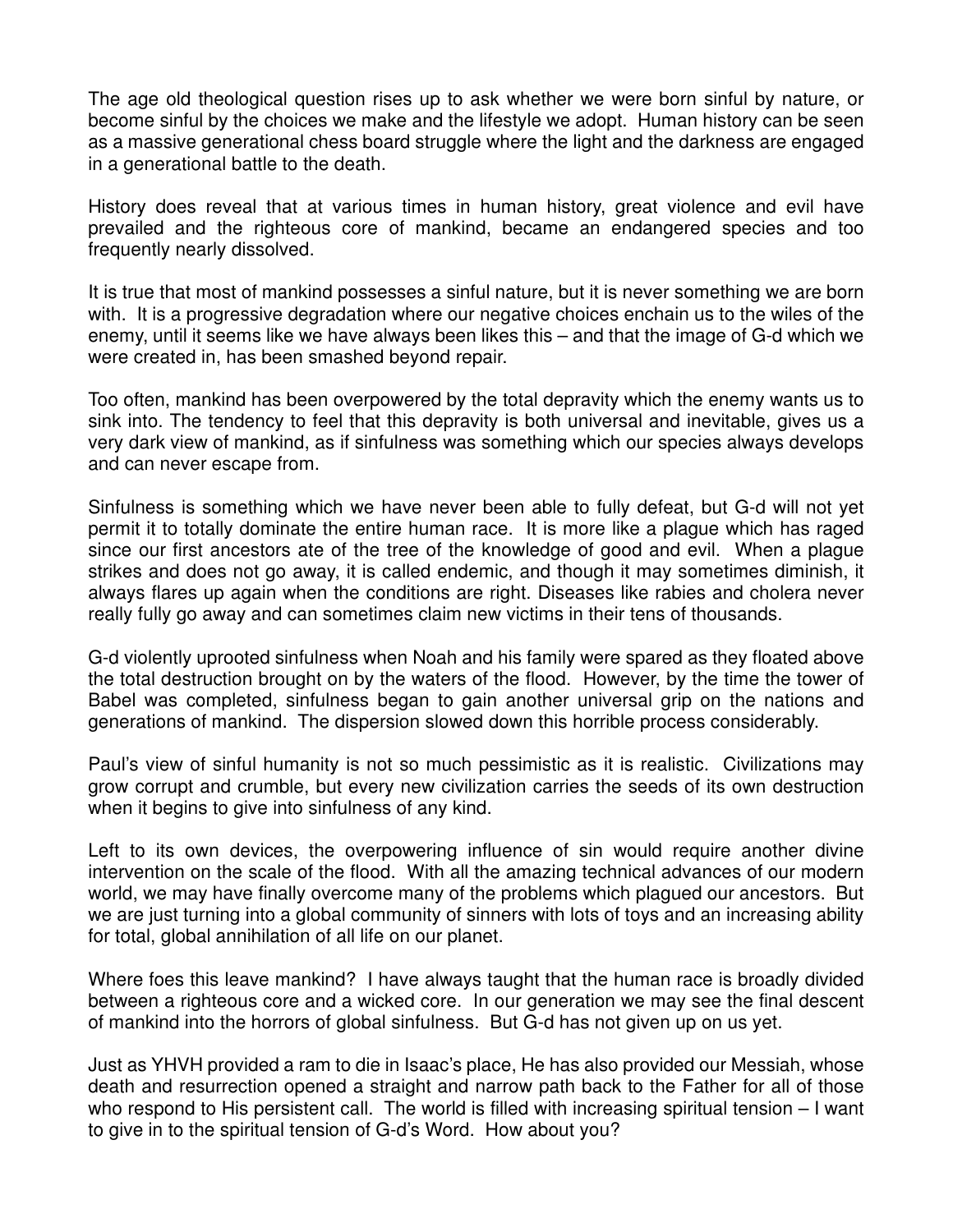Paul agrees with Moses that YHVH is rich in mercy and that, despite our voluntary, total depravity, He has loved us with a great love. He does not hover over us like some kind of angry avenging angel, ready to strike us down and smash us into pieces because of the universal folly we are stuck in.

In our pitiful state of spiritual death, He has called us back to life in our beloved Messiah. When we come to faith in Yeshua, three marvellous spiritual realities become our own. First, we are delivered from the power of death and are granted spiritual life. Then we are all spiritually resurrected together in our beloved Messiah. This inner, personal and corporate reality will one day burst forth upon the world at the return of our Saviour.

Until then, our spirits are resurrected and we carry this light inside us and among us, until the bright and Morning Star bursts forth and forever banishes all darkness and death.

Finally, in a real sense, our spirits (souls) are even now seated in Heavenly places with our Messiah. We are no longer citizens of this fading world, we are joyful citizens of the wold to come and we can hardly wait for it to arrive. YHVH did this to show future ages the infinite richness of His grace through His goodness to us in the sacrifice of our Messiah.

This is not something which we did for ourselves and no amount of obedience and good works would make us eligible to deserve His mighty love and powerful grace. Our deliverance from this current age and into the age which is to come, is an unwarranted gift which we have received. It is not something which we earned and it is certainly not something which we deserve. We are saved by grace through faith and it is not something which we have earned or done for ourselves. It is entirely the work which YHVH executed through His Son and which is offered to us when we come to faith in Him and surrender all that we are to Him.

This marvellous freedom is totally an act of love and is never something which we earn on our own merits. G-d has always been full of mercy and has always been slow to wrath and rich in goodness and faithfulness. In His mercy, He called our father Abraham out of Ur and into the Promised Land. In the patriarchs, G-d began to weave the scattered remnants of mankind back into a single fabric – even if so few want to abandon their darkness and spend their lives actively resisting the light.

When we come to faith, He begins to mould us from in the inside out and releases our inner man from the chains and the ravages of sin. Our calling is to obedience and to the performance of good works. However, it is not an attempt to gain divine favour, so that we earn our place in the world to come. It becomes an expression of gratitude.

It is both a reshaping of how we think and how we behave, as we wander through this darkening world towards our true spiritual home in glory. He prepares acts of obedience for us to complete which reflect the wonder of the new inner man which we have become.

 Truly, we become clay in the hands of the Divine potter, who both removes the damage and the ravages of sin and also begins to fashion us back into the image of G-d we were created with. It may be a slow process, but it is a thorough process and leaves no part of our lives unaffected.